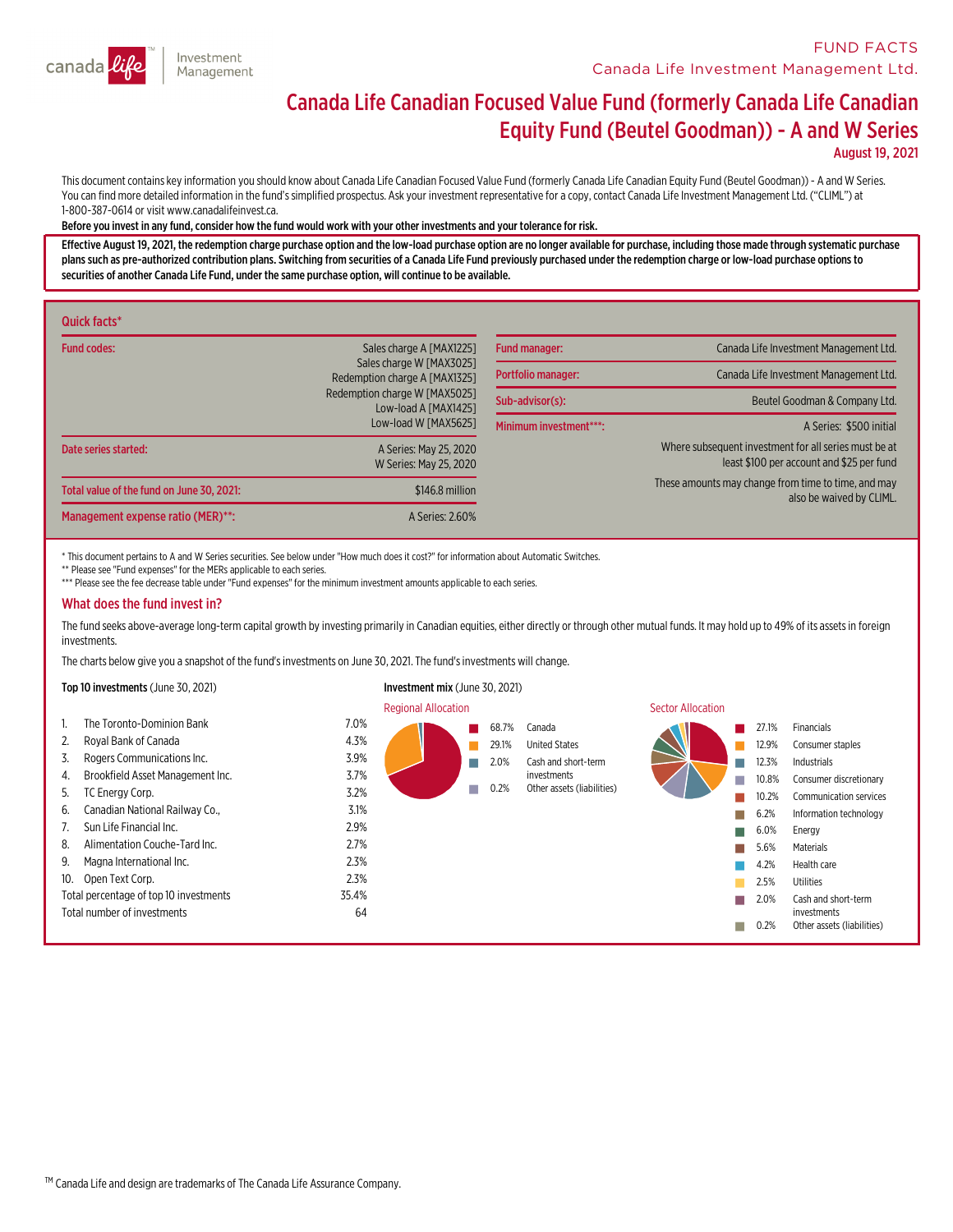

#### How risky is it?

The value of the fund can go down as well as up. You could lose money.

One way to gauge risk is to look at how much a fund's returns change over time. This is called "volatility".

In general, funds with higher volatility will have returns that change more over time. They typically have a greater chance of losing money and may have a greater chance of higher returns. Funds with lower volatility tend to have returns that change less over time. They typically have lower returns and may have a lower chance of losing money.

#### Risk rating

CLIML has rated the volatility of this fund as medium.

Because thisis a new fund, the risk rating is only an estimate by CLIML. Generally, the rating is based on how much the fund's returns have changed from year to year. It doesn't tell you how volatile the fund will be in the future. The rating can change over time. <sup>A</sup> fund with <sup>a</sup> low risk rating can still lose money.



For more information about the risk rating and specific risks that can affect the fund's returns, see the "What are the Risks of Investing in the Fund?" section of the fund's simplified prospectus.

#### No guarantees

Like most mutual funds, this fund doesn't have any guarantees. You may not get back the amount of money you invest.

#### How has the fund performed?

This section tells you how A Series securities of the fund have performed since inception. Returns are after expenses have been deducted. These expenses reduce returns.

The performance of W Series securities would be similar to the performance A Series securities, but would vary as a result of the difference in the combined management and administration fees compared to A Series as disclosed in the fee decrease table under "Fund expenses" below.

#### Year-by-year returns

No performance is available because securities have not been distributed for a full calendar<br>vear.

#### Best and worst 3-month returns

No performance is available because securities have not been distributed for a full calendar year.

#### Average return

A person who invested \$1,000 in A Series of the fund since its inception would have had<br>\$1,374 as of June 30, 2021. This is equal to an annual compounded return of approximately<br>33.5%.

#### Who is this fund for?

#### Investors who:

- are looking for a Canadian equity fund to hold as part of their portfolio
- $\bullet$ want a medium- to long-terminvestment
- can handle the volatility of stock markets

#### A word about tax

In general, you'll have to pay income tax on any money you make on <sup>a</sup> fund. How much you pay depends on the tax laws where you live and whether or not you hold the fund in <sup>a</sup> registered plan such as a Registered Retirement Savings Plan or a Tax-Free Savings<br>Account.

Keep in mind that if you hold your fund in a non-registered account, fund distributions are included in your taxable income, whether you get them in cash or have them reinvested.

#### How much does it cost?

The following tables show the fees and expenses you could pay to buy, own and sell A Series and W Series securities of the fund. The fees and expenses – including any commissions – can vary<br>among series of a fund and among

Higher commissions can influence representatives to recommend one investment over another. Ask about other funds and investments that may be suitable for you at a lower cost.

We provide eligible investors with combined management and administration fee decreases on their eligible Canada Life fund investments, as disclosed under the sub-heading "Fund expenses".<br>We will automatically switch your

#### 1. Sales charges

You have to choose a sales charge option when you buy A and W Series securities of the fund. Ask about the pros and cons of each option.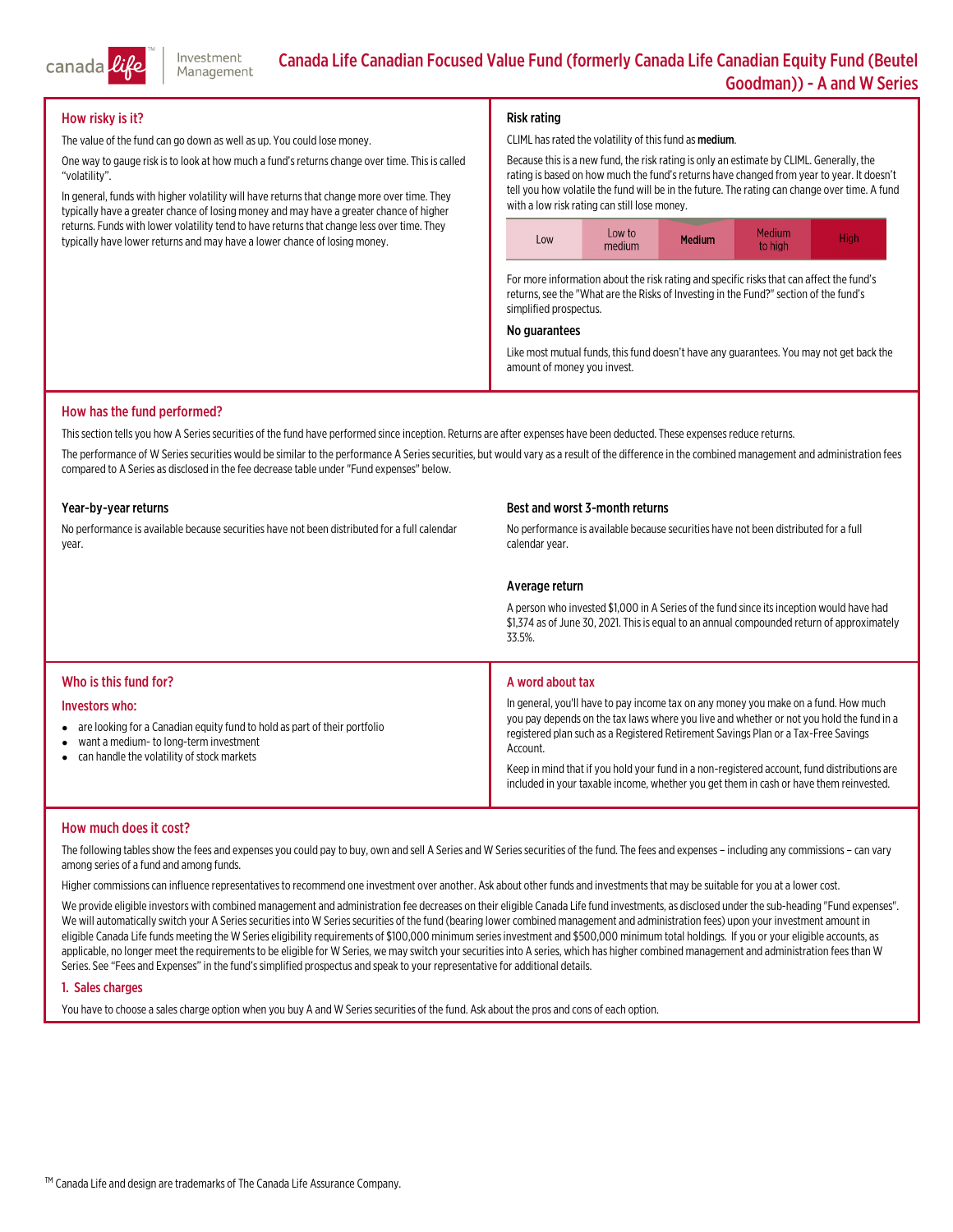

## Canada Life Canadian Focused Value Fund (formerly Canada Life Canadian Equity Fund (Beutel<br>Goodman)) - A and W Series

| Sales charge option                         | What you pay (in %)                                                                                                                                                                                                                                    | What you pay (in \$)                                                                                   | <b>How it works</b>                                                                                                                                                                                                                                                                                                                                                                                                                                                                                                                                                                                                                                                                                                                                                 |
|---------------------------------------------|--------------------------------------------------------------------------------------------------------------------------------------------------------------------------------------------------------------------------------------------------------|--------------------------------------------------------------------------------------------------------|---------------------------------------------------------------------------------------------------------------------------------------------------------------------------------------------------------------------------------------------------------------------------------------------------------------------------------------------------------------------------------------------------------------------------------------------------------------------------------------------------------------------------------------------------------------------------------------------------------------------------------------------------------------------------------------------------------------------------------------------------------------------|
| Sales charge purchase<br>option             | A Series: 0% to 5%<br>W Series: 0% to 2%                                                                                                                                                                                                               | A Series: \$0 to \$50 on<br>every \$1,000 you buy<br>W Series: \$0 to \$20 on<br>every \$1,000 you buy | You negotiate the sales charge with your investment representative. You pay it to your<br>representative's firm at the time you purchase the fund.                                                                                                                                                                                                                                                                                                                                                                                                                                                                                                                                                                                                                  |
| <b>Redemption charge</b><br>purchase option | If you sell within:<br>1 year of buying<br>5.5%<br>5.0%<br>2 years of buying<br>5.0%<br>3 years of buying<br>4.0%<br>4 years of buying<br>4.0%<br>5 years of buying<br>3.0%<br>6 years of buying<br>2.0%<br>7 years of buying<br>0.0%<br>After 7 years | \$0 to \$55 on every<br>\$1,000 you sell                                                               | When you buy the fund, CLIML pays your representative's firm a fixed commission of 5%.<br>If you redeem within 7 years of buying, you pay a redemption charge to CLIML. The<br>redemption charge is based on the net asset value of those securities at the time of<br>redemption.<br>You can switch to other Canada Life Mutual Funds without paying a redemption charge,<br>but you may have to pay a switch fee to your representative's firm. The redemption<br>charge schedule starts at the time you buy your investment and will continue to apply if<br>you switch to another Canada Life Mutual Fund under the redemption charge purchase<br>option.<br>Up to 10% of your investment may be redeemed in each calendar year without a<br>redemption charge. |
| Low-load purchase<br>option                 | If you sell within:<br>3.0%<br>1 year of buying<br>2 years of buying<br>2.5%<br>2.0%<br>3 years of buying<br>0.0%<br>After 3 years                                                                                                                     | \$0 to \$30 on every<br>$\frac{1}{2}$ \$1,000 you sell                                                 | When you buy the fund, CLIML pays your representative's firm a fixed commission of<br>2.5%.<br>If you redeem within 3 years of buying, you pay a redemption charge to CLIML. The<br>redemption charge is based on the net asset value of those securities at the time of<br>redemption.<br>You can switch to other Canada Life Mutual Funds without paying a redemption charge,<br>but you may have to pay a switch fee to your representative's firm. The redemption<br>charge schedule starts at the time you buy your investment and will continue to apply if<br>you switch to another Canada Life Mutual Fund under the low-load purchase option.                                                                                                              |

#### 2. Fund expenses

You don't pay these expenses directly. They affect you because they reduce the fund's returns. A Series has higher combined management and administration fees than W Series. As of March 31, 2021, the fund's expenses were as follows:

|                                                                                                                                                            | Annual rate (as a % of the<br>fund's value) |                 |
|------------------------------------------------------------------------------------------------------------------------------------------------------------|---------------------------------------------|-----------------|
|                                                                                                                                                            | <b>A Series</b>                             | <b>W</b> Series |
| Management expense ratio (MER)<br>This is the total of the management fee (including the trailing<br>commission), fixed administration fee and fund costs. | 2.60%                                       | 2.23%           |
| Trading expense ratio<br>These are the fund's trading costs.                                                                                               | 0.05%                                       | 0.05%           |
| <b>Fund expenses</b>                                                                                                                                       | 2.65%                                       | 2.28%           |
| For every \$1,000 invested, this equals:                                                                                                                   | \$26.50                                     | \$22.80         |

The table below sets out the combined management and administration fee decrease from A Series.

| Investment           | <b>Series</b> | Combined management and administration fee<br>decrease (from A Series)(%) |
|----------------------|---------------|---------------------------------------------------------------------------|
| Up to \$99.999       |               | N/A                                                                       |
| \$100,000 and above* | w             | 0.34%                                                                     |

\*provided you have \$500,000 minimum total holdings

#### 3. Other fees

You may have to pay other fees when you buy, hold, sell or switch securities of the fund.

| Fee                                  | What you pay                                                                                                                                                                                                                                    |
|--------------------------------------|-------------------------------------------------------------------------------------------------------------------------------------------------------------------------------------------------------------------------------------------------|
| <b>Switch fees</b>                   | If you switch between series of the fund or to another fund within the Canada Life Mutual Funds, then you may pay your representative's<br>firm a switch fee of 0-2%.                                                                           |
| Inappropriate short-term trading fee | A fee of 2% of the amount switched or redeemed will be charged by the fund for inappropriate short-term trading.                                                                                                                                |
| Excessive short-term trading fee     | A fee of 1% of the amount switched or redeemed will be charged by the fund if you invest in the fund for less than 30 days and your trading<br>is part of a pattern of short-term trading that CLIML believes is detrimental to fund investors. |

#### More about the trailing commission

The trailing commission is an ongoing commission. It is paid for aslong as you own the fund. It is for the services and advice that your representative and their firm provide to you.

CLIML paysthe trailing commission to your representative'sfirm. It is paid fromthe fund's management fee and is based on the value of your investment. The rate depends on the sales charge option you choose.

- Sales charge purchase option 1.00% of the value of your investment each year (\$10.00 per year for every \$1,000 invested).
- e Redemption charge purchase option - 0.50% of the value of your investment for years 1-7, and 0.50% for each year after that (\$5.00 per year for every \$1,000 invested).
- Low-load purchase option 0.50% of the value of your investment for years 1-3, and 1.00% for each year after that (\$5.00 to \$10.00 per year for every \$1,000 invested).